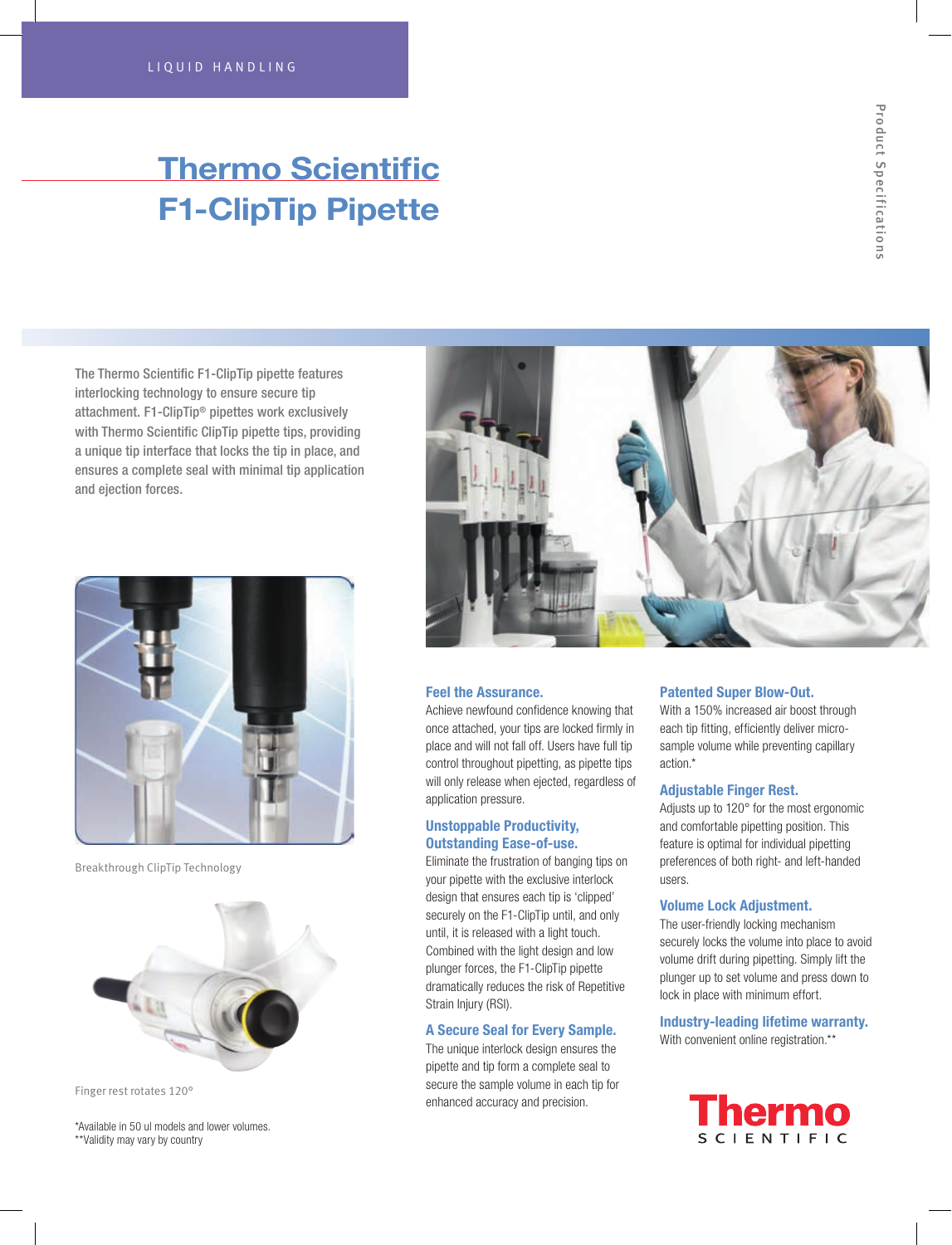# Thermo Scientific F1-ClipTip Pipette

Handle Material ABS+PC (acrylonitrilebutadienstyrene/polycarbonate); Antimicrobial silver (Ag ions) additive (FDA approved) for additional cross-contamination prevention Piston Material PEI (polyetherimide) and Stainless Steel (low volumes) Tip Cone PVDF (polyvinyldenfluoride); Autoclavable Tip Fitting Stainless Steel; O-ring material FVM (fluorosilicone rubber); Autoclavable Weight (g) Single Channel: 68-69 8-Channel: 169-177 12-Channel: 202-228

## F1-ClipTip Variable Volume Single Channel

| Item No. | <b>Description</b>     | <b>Color Key</b> | Range        | Increment      | Volume         | <b>Inaccuracy</b><br>μI | $\%$       | Imprecision<br>s.d. $*$ µl | $cv\%$ | Compatible<br><b>ClipTip</b> |
|----------|------------------------|------------------|--------------|----------------|----------------|-------------------------|------------|----------------------------|--------|------------------------------|
| 4641170  | F1-ClipTip 1-10 µl     |                  | $1-10$ $\mu$ | $0.02$ $\mu$   | 10             | ±0,100                  | ±1,00      | 0,050                      | 0,50   | ClipTip 20                   |
|          |                        |                  |              |                | 5              | $\pm 0.75$              | $\pm$ 1,50 | 0,040                      | 0,80   |                              |
|          |                        |                  |              |                |                | $\pm 0.25$              | $\pm 2.50$ | 0,020                      | 2,00   |                              |
| 4641180  | F1-ClipTip 2-20 µl     |                  | $2-20$ µ     | $0.02$ µl      | 20             | $\pm 0.20$              | ±1,00      | 0,08                       | 0,40   | ClipTip 20                   |
|          |                        |                  |              |                | 10             | $\pm 0, 15$             | $\pm$ 1,50 | 0,06                       | 0,60   |                              |
|          |                        |                  |              |                | $\overline{c}$ | $\pm 0.06$              | $\pm 3,00$ | 0,05                       | 2,50   |                              |
| 4641190  | F1-ClipTip 5-50 µl     |                  | 5-50 µl      | $0.1$ µ        | 50             | $\pm 0,30$              | $\pm 0.60$ | 0,15                       | 0,30   | ClipTip 50                   |
|          |                        |                  |              |                | 25             | $\pm 0.25$              | ±1,00      | 0,13                       | 0,50   |                              |
|          |                        |                  |              |                | 5              | ±0,15                   | $\pm 3,00$ | 0,13                       | 2,50   |                              |
| 4641200  | F1-ClipTip 10-100 µl   |                  | $10-100$ µ   | $0.2$ $\mu$    | 100            | $\pm 0.80$              | $\pm 0.80$ | 0,20                       | 0,20   | ClipTip 200                  |
|          |                        |                  |              |                | 50             | $\pm 0.60$              | ±1,20      | 0,20                       | 0,40   |                              |
|          |                        |                  |              |                | 10             | $\pm 0,30$              | $\pm 3,00$ | 0,10                       | 1,00   |                              |
| 4641210  | F1-ClipTip 20-200 µl   |                  | 20-200 µl    | $0.2$ $\mu$    | 200            | ±1,20                   | $\pm 0.60$ | 0,40                       | 0,20   | ClipTip 200                  |
|          |                        |                  |              |                | 100            | ±1,00                   | ±1,00      | 0,40                       | 0,40   |                              |
|          |                        |                  |              |                | 20             | $\pm 0,36$              | ±1,80      | 0,14                       | 0,70   |                              |
| 4641220  | F1-ClipTip 30-300 µl   |                  | 30-300 µl    | $1 \mu$        | 300            | ±1,80                   | $\pm 0.60$ | 0,60                       | 0,20   | ClipTip 300                  |
|          |                        |                  |              |                | 150            | ±1,50                   | ±1,00      | 0,60                       | 0,40   |                              |
|          |                        |                  |              |                | 30             | $\pm 0,45$              | $\pm 1,50$ | 0,18                       | 0,60   |                              |
| 4641230  | F1-ClipTip 100-1000 µl |                  | 100-1000 µl  | 1 <sub>µ</sub> | 1000           | $\pm 6,00$              | $\pm 0.60$ | 2,00                       | 0,20   | ClipTip 1000                 |
|          |                        |                  |              |                | 500            | $\pm 4,00$              | $\pm 0.80$ | 1,50                       | 0,30   |                              |
|          |                        |                  |              |                | 100            | ±1,00                   | ±1,00      | 0,60                       | 0,60   |                              |

# F1-ClipTip Fixed Volume Single Channel

| Item No. | <b>Description</b>         | Volume          | <b>Inaccuracy</b> |            | Imprecision |        | Compatible<br>ClipTip |
|----------|----------------------------|-----------------|-------------------|------------|-------------|--------|-----------------------|
|          |                            |                 | μl                | $\%$       | s.d.* µl    | $cv\%$ |                       |
| 4651170  | F1-ClipTip 1 µl fix vol    | 1 µl            | ±0.040            | $\pm 4.00$ | 0.040       | 4.00   | ClipTip 20            |
| 4651180  | F1-ClipTip 5 µl fix vol    | 5 <sub>µ</sub>  | ±0.070            | ±1,40      | 0.070       | 1.40   | ClipTip 20            |
| 4651190  | F1-ClipTip 10 µl fix vol   | 10 <sub>µ</sub> | ±0.090            | $\pm 0.90$ | 0.080       | 0.80   | ClipTip 20            |
| 4651200  | F1-ClipTip 20 µl fix vol   | $20 \mu$        | $\pm 0.14$        | $\pm 0.70$ | 0,10        | 0.50   | ClipTip 20            |
| 4651210  | F1-ClipTip 25 µl fix vol   | $25 \mu$        | ±0,15             | $\pm 0.60$ | 0,12        | 0.50   | ClipTip 50            |
| 4651220  | F1-ClipTip 50 µl fix vol   | $50$ $\mu$      | $\pm 0.30$        | $\pm 0.60$ | 0.20        | 0.40   | ClipTip 50            |
| 4651230  | F1-ClipTip 100 µl fix vol  | $100$ $\mu$     | $\pm 0.40$        | $\pm 0.40$ | 0,30        | 0.30   | ClipTip 200           |
| 4651240  | F1-ClipTip 200 µl fix vol  | $200$ $\mu$     | $\pm 0.80$        | $\pm 0.40$ | 0,60        | 0,30   | ClipTip 200           |
| 4651250  | F1-ClipTip 250 ul fix vol  | 250 µl          | ±1,0              | $\pm 0.40$ | 0.75        | 0.30   | ClipTip 300           |
| 4651260  | F1-ClipTip 500 µl fix vol  | 500 µl          | ±1,5              | $\pm 0.30$ | 1.50        | 0.30   | ClipTip 1000          |
| 4651270  | F1-ClipTip 1000 ul fix vol | 1000 ul         | $\pm 3.0$         | $\pm 0.30$ | 3,00        | 0.30   | ClipTip 1000          |

### F1-ClipTip Variable Volume Multichannel

| Item No. | <b>Description</b>         | <b>Color Key</b> | Range         | Increment      | <b>Volume</b> | μI          | <b>Inaccuracy</b><br>% | s.d. $*$ µl | Imprecision<br>$cv\%$ | Compatible<br><b>ClipTip</b> |
|----------|----------------------------|------------------|---------------|----------------|---------------|-------------|------------------------|-------------|-----------------------|------------------------------|
| 4661110  | F1-ClipTip 8-ch 1-10 µl    |                  | $1.0 - 10$ µl | $0.02$ $\mu$   | 10            | ±0,240      | $\pm 2,40$             | ±0,160      | ±1,60                 | ClipTip 20                   |
|          |                            |                  |               |                | 5             | $\pm 0.200$ | $\pm 4,00$             | ±0,150      | $\pm 3,00$            |                              |
|          |                            |                  |               |                |               | ±0,120      | ±12,00                 | ±0,080      | $\pm 8,00$            |                              |
| 4661120  | F1-ClipTip 8-ch 5-50 µl    |                  | 5-50 µl       | $0.1$ $\mu$    | 50            | $\pm 0.75$  | $\pm 1,50$             | $\pm 0.35$  | $\pm 0.70$            | ClipTip 50                   |
|          |                            |                  |               |                | 25            | ±0,625      | $\pm 2,50$             | $\pm 0,30$  | ±1,20                 |                              |
|          |                            |                  |               |                | 5             | $\pm 0.25$  | $\pm 5,00$             | $\pm 0,10$  | $\pm 2,00$            |                              |
| 4661130  | F1-ClipTip 8-ch 10-100 µl  |                  | 10-100 ul     | $0.2$ $\mu$    | 100           | $\pm 1,30$  | $\pm$ 1,30             | $\pm 0,50$  | $\pm 0,50$            | ClipTip 200                  |
|          |                            |                  |               |                | 50            | ±1,25       | $\pm 2,50$             | $\pm 0,60$  | ±1,20                 |                              |
|          |                            |                  |               |                | 10            | $\pm 0,50$  | $\pm 5,00$             | $\pm 0,20$  | $\pm 2,00$            |                              |
| 4661140  | F1-ClipTip 8-ch 30-300 µl  |                  | 30-300 µl     | 1 <sub>µ</sub> | 300           | $\pm 3.00$  | ±1,00                  | $\pm 0.90$  | $\pm 0.30$            | ClipTip 300                  |
|          |                            |                  |               |                | 150           | $\pm 2,25$  | ±1,50                  | $\pm 0.75$  | $\pm 0,50$            |                              |
|          |                            |                  |               |                | 30            | $\pm 1,50$  | $\pm 5,00$             | $\pm 0,60$  | $\pm 2,00$            |                              |
| 4661150  | F1-ClipTip 12-ch 1-10 µl   |                  | $1.0 - 10$ µl | $0.02$ $\mu$   | 10            | ±0,240      | $\pm 2,40$             | ±0,160      | ±1,60                 | ClipTip 20                   |
|          |                            |                  |               |                | 5             | ±0,200      | $\pm 4,00$             | ±0,150      | $\pm 3,00$            |                              |
|          |                            |                  |               |                |               | ±0,120      | ±12,00                 | ±0,080      | $\pm 8,00$            |                              |
| 4661160  | F1-ClipTip 12-ch 5-50 µl   |                  | $5-50$ $\mu$  | $0.1$ $\mu$    | 50            | $\pm 0.75$  | ±1,50                  | $\pm 0.35$  | $\pm 0,70$            | ClipTip 50                   |
|          |                            |                  |               |                | 25            | ±0,625      | $\pm 2,50$             | $\pm 0.30$  | ±1,20                 |                              |
|          |                            |                  |               |                | 5             | $\pm 0.25$  | $\pm 5,00$             | $\pm 0,10$  | $\pm 2,00$            |                              |
| 4661170  | F1-ClipTip 12-ch 10-100 µl |                  | 10-100 µl     | $0.2$ $\mu$    | 100           | $\pm$ 1,30  | ±1,30                  | $\pm 0,50$  | $\pm 0,50$            | ClipTip 200                  |
|          |                            |                  |               |                | 50            | ±1,25       | $\pm 2,50$             | $\pm 0,60$  | ±1,20                 |                              |
|          |                            |                  |               |                | 10            | $\pm 0,50$  | $\pm 5,00$             | $\pm 0,20$  | $\pm 2,00$            |                              |
| 4661180  | F1-ClipTip 12-ch 30-300 µl |                  | 30-300 µl     | 1 <sub>µ</sub> | 300           | $\pm 3,00$  | ±1,00                  | $\pm 0,90$  | $\pm 0.30$            | ClipTip 300                  |
|          |                            |                  |               |                | 150           | ±2,25       | ±1,50                  | $\pm 0.75$  | $\pm 0,50$            |                              |
|          |                            |                  |               |                | 30            | ±1,50       | $\pm 5,00$             | $\pm 0.60$  | $\pm 2,00$            |                              |